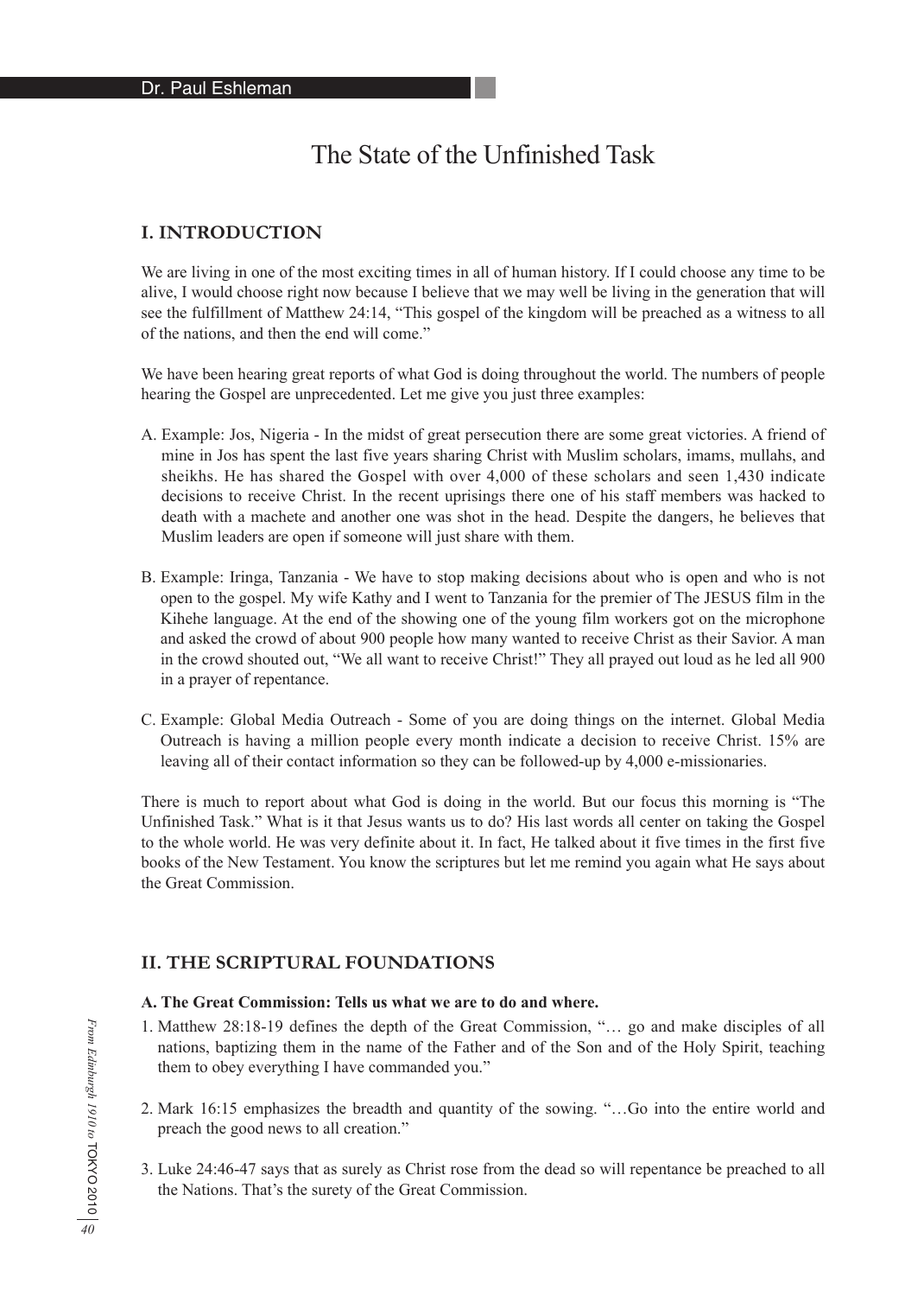- 4. In John 20:21, we see Jesus as the model of the Great Commission. "…As the Father has sent me, I am sending you." Jesus came to seek and to save the lost. So should we.
- 5. Acts 1:8 speaks of the extent of the Great Commission that begins in Jerusalem and stretches to the ends of the earth. "But you will receive power when the Holy Spirit comes on you; and you will be my witnesses in Jerusalem, and in all Judea and Samaria, and to the ends of the earth."

#### **B. The Great Commandment: Tells us who we are to love and how.**

When Jesus was asked what the greatest commandment was, He replied, "Love the Lord your God with all your heart, and with all your soul, and with all your mind, and with all your strength, and love your neighbor as yourself." The second one was like it, "to love your neighbor as yourself." He also gave us a clear command as to the people we were to love:

 Love God (John 14:15) Love your neighbor (John 13:34) Love strangers (Matthew 25:35,36) Love your enemies (Luke 6:27)

### **III. THE PRESENT SITUATION**

The centerpiece of all of these priorities is the Matthew 28 passage "making disciples of every nation." In the 1970's, Dr. Ralph Winter introduced us to the truth that nations are not really the countries of the world but the people groups of the world -- the panta ta ethne. He also spoke of the idea of missiological "closure," or finishing. His idea was that the irreducible, essential mission task of making disciples in every people group was a completable task. In fact, it was one of the only tasks given to God's people that has a completable dimension to it.

It's hard to keep track of our progress of evangelizing every person. But the idea of "making disciples of every people", or raising up a church within every people, is a good approximation of what fulfilling the Great Commission could mean.

So how are we doing in getting the Gospel to every people group? We want to look more closely at the actual list of groups later on in our session. But there are still groups who have no access to the gospel. The scriptures speak continually of reaching "all" and "every." I believe it is at the heart of God to care about one lost sheep, one lost coin and one lost son.

### **IV. WHAT IS THE UNFINISHED TASK?**

In the video we began with we saw the incredible needs of the world. John Piper talked about the pioneer missionaries who are opening up new territories to the gospel, but he also spoke of the huge numbers of people that still have not heard the message. In the Old Testament we read about the men of Issachar who "understood the times and knew what Israel should do." That is our subject this morning. What should the Church be doing? What should the priorities be in terms of evangelization in our generation? I want to talk to you today about ten elements which I think outline the global evangelization priorities for the Church. As leaders, we need to know where the Great Commission is not being fulfilled. First, let me give you five assumptions behind these priorities.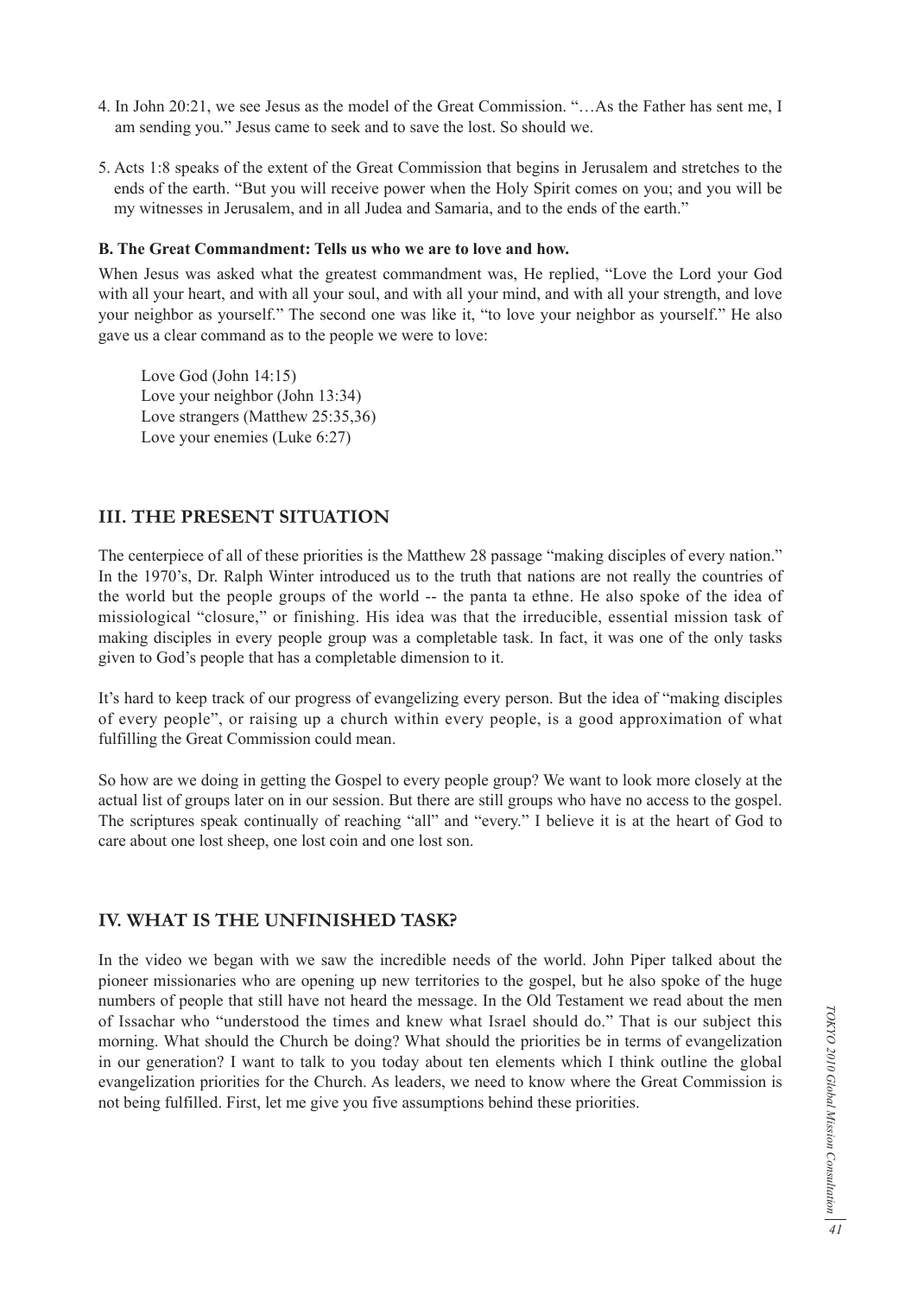# **V. THE ASSUMPTIONS BEHIND THE TEN ELEMENTS**

- A. First of all, the focus of these priorities will be towards seeing a disciple-making breakthrough in every people group of the world. Evangelism is not enough. "Teaching others to observe all that Jesus has commanded" must be an ongoing process.
- B. Secondly, these priorities concentrate on where the Church is NOT. They don't try to address every mission that the Church is called to do. The purpose of addressing these priorities is to accelerate the proclamation and demonstration of the Gospel where it has not yet been proclaimed, i.e. those people groups, language groups and geographic locations that have not yet heard the message, where the Church has not yet been established.
- C. Thirdly, this presentation assumes that every part of the world is called to go to every part of the world. No country is exempt from sending and no country is exempt from receiving. There is no room for triumphalism. Our lives should be characterized by obedience to God, servanthood to one another and humility with grace. No sanctified business plans or entrepreneurial ventures can replace the supreme importance of His blessing.
- D. Assumption #4: We have not lived out our faith as we should. Every believer should be a humble reflection of Jesus. Our message is hollow if our lives do not back up the words we speak. The Holy Spirit is still the source of our power. And we need to be sure we are living lives that are holy and pure.
- E. Finally, we haven't loved one another and worked together enough. God has given each person and organization unique gifts and callings. We should honor those callings. But I believe all of us can give some percentage of our time and resources to help with the priorities of the whole body of Christ. If we know what the priorities are, we can "stimulate one another to love and good deeds" - to do what hasn't been done thus far. Let's look at these ten elements.



# **VI. ESSENTIAL ELEMENTS OF THE GREAT COMMISSION**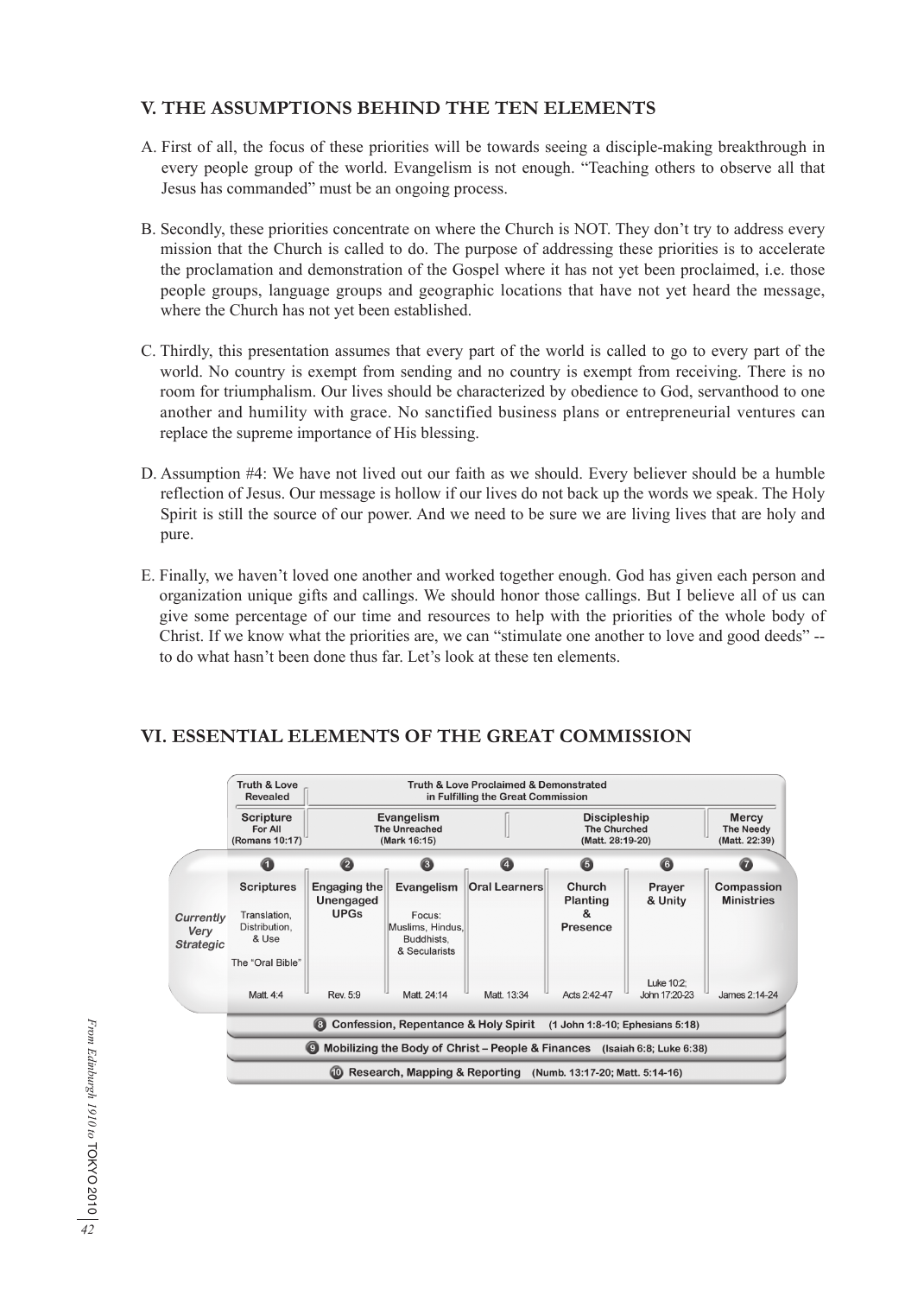# **VII. THE TEN ELEMENTS**

Over the last several years, I have been meeting with a number of groups to talk about Global Evangelization Priorities. We believe that these ten priorities are currently the most strategic. You may add some or delete some. But, in light of the times we are living in, we believe these are some of our highest priorities in terms of what the Church should be doing.

I think the primary reason for the unanimity around these themes is that they are based on Scripture. Most of our failings in world evangelization can be traced to our failure to do what God has told us to do. In 2 Peter 1, we have the promise that God has given everything we need for life and Godliness. Therefore the Scriptures ought to be the basis of our strategies. We don't need slicker methods. We just need to be more obedient followers of the Word.

I want to address these needs starting with Number 10. We will go quickly through those at the bottom and then spend the majority of our time on the first five priorities.

#### **A. Number 10 – Research, Mapping and Reporting**

Researchers are helping us to see who the most neglected people are on the Earth. We need them to tell us where the Church is not. Do you know who the least-reached people are in the areas where you serve? What enemies are not being loved? Which people haven't seen a demonstration of the Gospel?

#### **B. Number 9 – Mobilize the Body of Christ: People and Finances**

There is a crying need for every leader to challenge people for the Harvest. I hope you will leave this conference ready to recruit people and finances toward one or more of these priorities -- especially the top three or four.

#### **C. Number 8 – Confession, Repentance and the Holy Spirit**

We in the Church have a lot of things we need to confess and repent about. We need to be people of humility who realize that the power to see lives changed does not come from better methods but cleaner vessels. World evangelization is an empty enterprise without the empowerment of the Holy Spirit. Bill Bright often said that if he had only one message to give, he would talk to Christians about the power of the Holy Spirit and the necessity to be filled with the Holy Spirit every moment of every day.

#### **D. Number 7 – Demonstration of the Gospel**

Equally as important as the Great Commission is our Lord's Great Commandment in Matthew 22- to love God with all your heart and your neighbor as yourself.

- 1. This is an area where we need a lot of work. Though we agree we need to do both proclamation and demonstration we don't have enough models of doing them together effectively.
- 2. 86 % of Muslims, Hindus and Buddhists don't personally know a believer.
	- a. Example: I asked a lady from Iran who was cutting my hair how many people had invited her to their home for a meal since she arrived in the United States. She said, "No one has ever invited me." I asked her how long she has been here and she said, "Twenty years."
	- b. Example: Campus Crusade for Christ took 10,000 students to help rebuild homes after Hurricane Katrina hit the U.S. Over 1,000 of those students were non-believers. Many of them came to faith when they saw the Christians caring for both the physical and spiritual needs of life.
- 3. Some of you have been doing an outstanding job of caring for the poor and bringing justice to the oppressed. I know I personally need to do more. We can all do more where we live and serve locally. But there are some countries where the need is so great and the Church is so small we really need to work together on our projects. I am thinking of countries such as Sudan, Eritrea, Somalia and North Korea.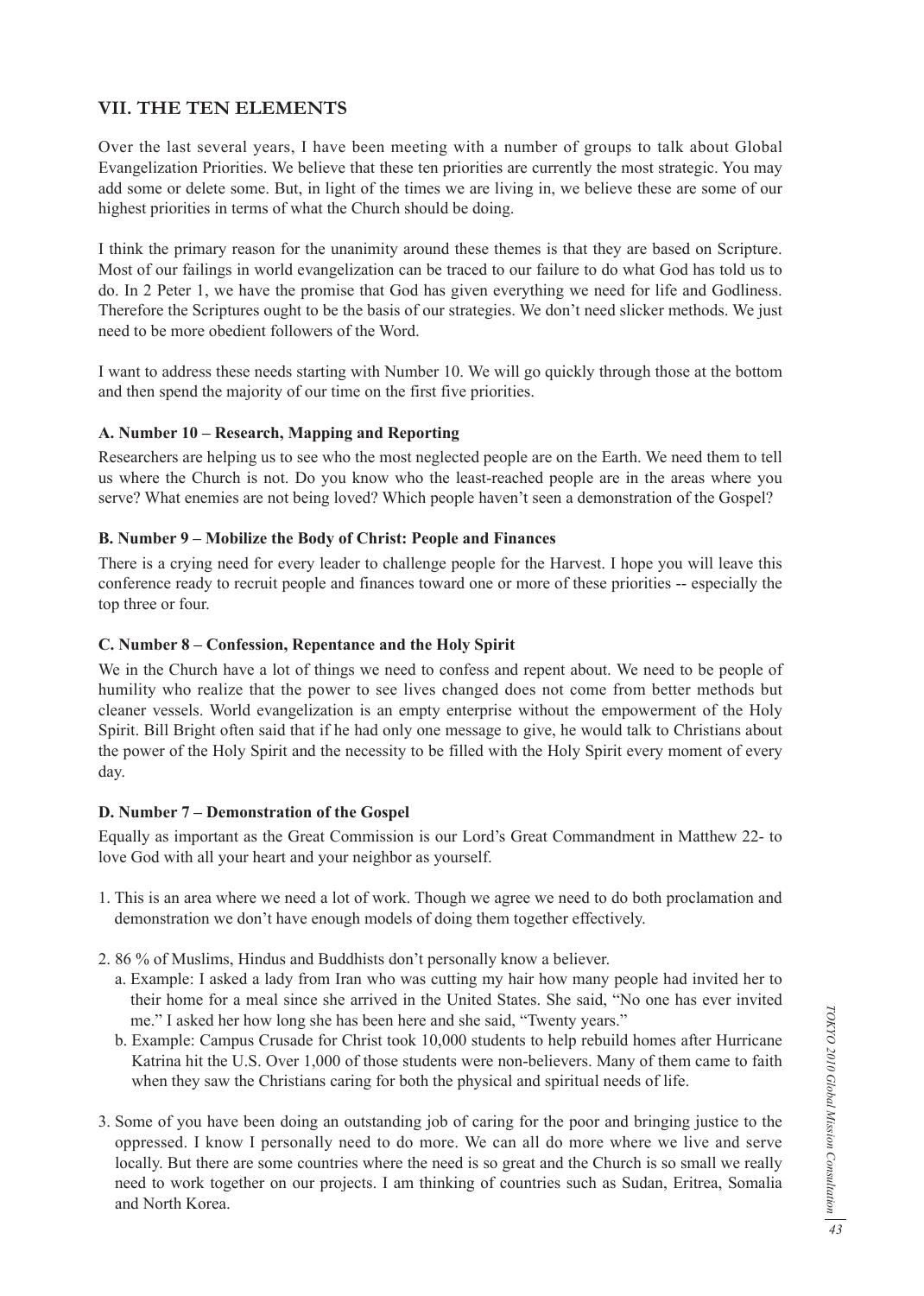### **E. Number 6 – Prayer and Unity**

The foundation of prayer and unity is critical to the fulfillment of the Great Commission. When you search the Scripture for the words of Jesus on evangelization strategy, He says in Luke 10:2, "Pray the Lord of the harvest to send out workers into His harvest field."

- 1. There are more people praying for world evangelization than ever before in history. During the Global Days of Prayer over the last decade as many as 200 million people have been meeting simultaneously across the world in repentance and prayer. There are international houses of prayer around the world where people are praying 24 hours a day seven days a week.
- 2. Another critical part of Our Lord's plan is the unity of the believers. In John 17:23, He tells us the world will know about His love and deity as we love one another. We use the resurrection as our apologetic for the deity of Christ. Jesus says it is believers loving one another. So how are we doing loving one another?

Let's move now to the top five priorities.

## **F. Number 5 – Church Planting and Presence**

Number 5 on our list is Church Planting and Presence. It has always been the plan of God that people would be brought to maturity in Christ through the fellowship of a local church. If 1 billion people come into the Kingdom during the next decade, we will need millions of new house churches to care for these converts.

However, we have a problem. Throughout the world we have only a few countries with updated information on where the Church is NOT located today. Certainly there are security issues, but we all need to know every village, barrio or ward of a city that has no church.

The country of Thailand did a survey last year. They have over 80,000 villages. They found 59,000 villages with no church. Haryana state in India did a survey; in various districts they found blocks of villages – a hundred at a time – that had no church, no missionary and no one planning to go to start a church.

Some surveys have been done in other countries, but I want to call us to do the research together in each country to know which villages, barrios and wards currently have no church. We need several ministries who will mobilize leadership to see a survey taken of where local churches do not exist, in every part of the World.

## **G. Number 4 – Reaching Oral Learners**

I believe the subject of Orality, or reaching oral learners, is one of the break-through ideas in mission strategy that is just starting to gain momentum. Two-thirds of the people throughout the world are oral learners. That is, they prefer to learn through proverbs, music, poetry and especially stories. It's the way we learned before we went to school.

As mission leaders we must rethink how we are delivering our evangelism, discipleship, and church planting strategies. We need to follow the pattern of Jesus from Mark 4:33-34, which records that … "he did not say anything to them without using a parable (or a story)."

There are 41,000 denominations throughout the world and 4,700 mission agencies. We need to begin training them in how to teach the scriptures using stories from the Bible. When people are trained effectively they will see every person involved in a Bible Study able to repeat the story without error to their family and friends. One of the best ways to effectively build pastors for the millions of house churches will be to teach them how to tell stories from the Scripture.

The staggering thing is that even in media-sophisticated countries the majority of people want to get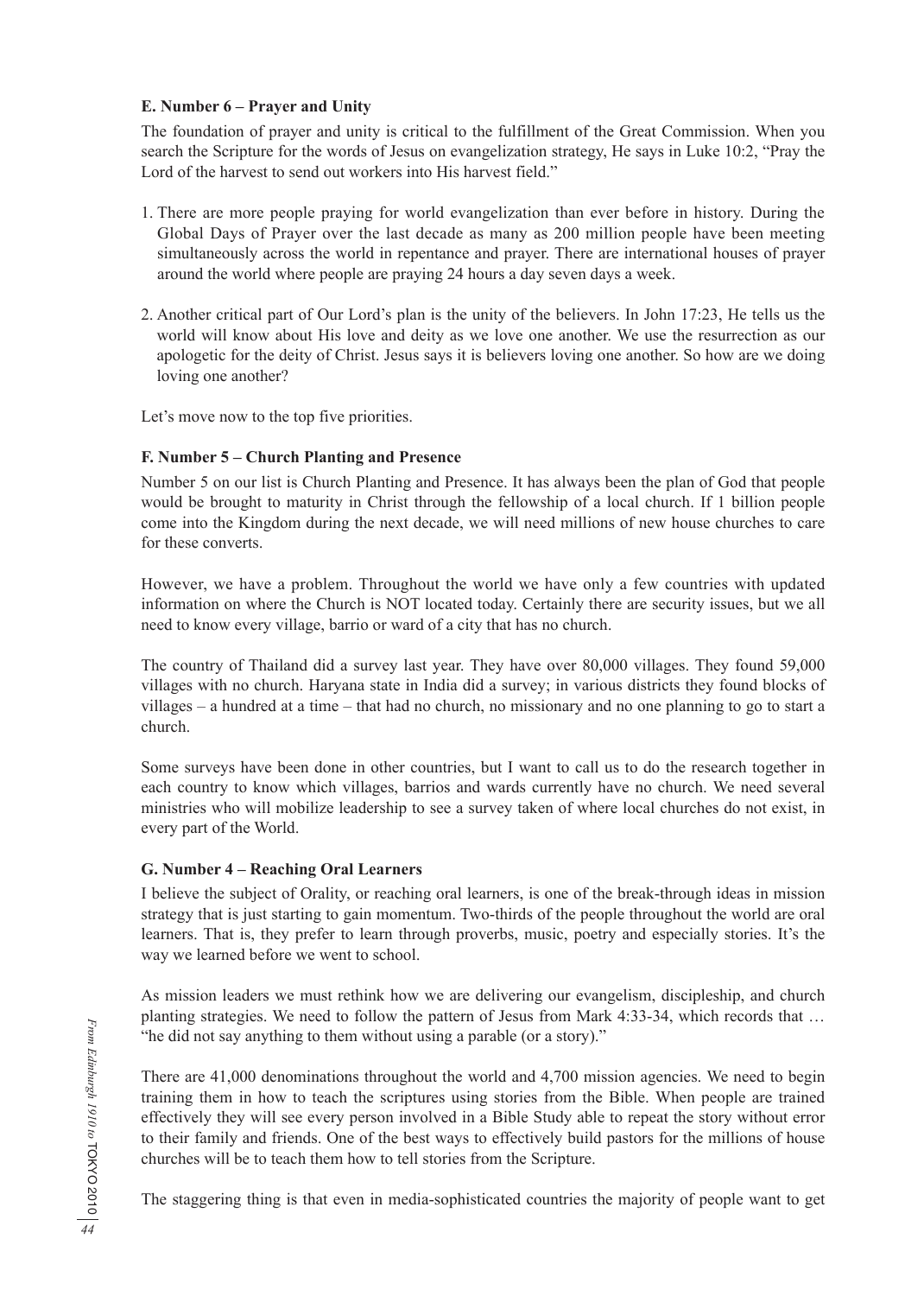their information through media: films, radio, television and the internet. We call this "secondary orality." 58% of high school graduates in the United States say they will never read a book voluntarily after they graduate. 42% of university graduates say the same thing.

- 1. We all need to learn how to share the Gospel through stories. This afternoon you will learn how to craft a Bible story so that it sounds natural and people won't forget it. And, in the orality process you will learn to begin by asking what the story tells us about God. In the West, we don't spend enough time on that question, and move much too rapidly toward application. But the truth is, what a person believes about God is the biggest factor in his spiritual growth.
- 2. Post Falls is a small town of about 25,000 in Idaho in the United States. Real Life Church has 8,500 people attending each week and 7,000 lay people in small groups - all teaching the Bible through storytelling.

Now we get to the top three evangelization priorities that I believe we have in the Church today.

#### **H. Number 3 – Increasing Evangelization**

Focus On Muslims, Buddhists & Hindus

- 1. Keep evangelism a priority. In many of our ministries we have stopped asking people to receive Christ. Jesus was very clear when He said, "Except you repent you will perish." Our post-modern generation doesn't like being asked to make a decision.
- 2. Secondly, increase translation of tools of evangelism. Example: JESUS Film is looking for partners to help translate the picture into 865 more languages.
- 3. Thirdly, we need to deliver the Message the way people want to receive it  $-$  i.e., the right platform. a. Internet – If it is available, internet strategies are extremely cost effective.
	- **Example** we talked about Global Media Outreach earlier. They want to expand to 30 more language groups. Some of you should get involved.
	- b. Cell Phones Large numbers of people are now responding to evangelistic messages through twitter and other phone technologies. Tech companies are getting ready to launch 16 geosynchronous satelTOKYO lites so that there is no place on Earth that is not covered. It's called the O3B Plan and stands for the Other 3 Billion people not currently connected to the internet.
	- c. iPads, iPods, laptops and all the rest.
- 4. We need more intentional demonstration of love and prayer for the largest religious blocs throughout the world: Islam, Hinduism and Buddhism. If you add in the folk Chinese of China, the total population of the three groups is 3.5 billion people -- over half of the world's population. In Habakkuk 1:5, the Scripture says, "Look among the nations! Observe! Be astonished! Wonder! Because I am doing something in your days - You would not believe if you were told."
- 5. We need to believe that people will respond to the message if we are faithful to go and tell them. Let me tell you a little of what's happening through a media outreach to Muslims:
	- a. Seven television stations are broadcasting across the Middle East. People are calling in to receive Christ.
	- 1) A man called in and said, "I want to know how to receive Christ." The host started to tell him. The man interrupted him and said, "Wait, let me put you on speaker phone. There are 175 sheikhs here with me that also want to know."
	- 2) Germany A man called in and said, "We are 1,000 Muslims here in Germany who would like to follow Jesus."
	- 3) Saudi Arabia A man called to say, "There are 50,000 of us here in Saudi who are now following Isa. We come from the villages of Isa along the border."
	- b. Let me share with you a brief excerpt of a conversation with a man named Abadi from Saudi Arabia calling into one of these programs: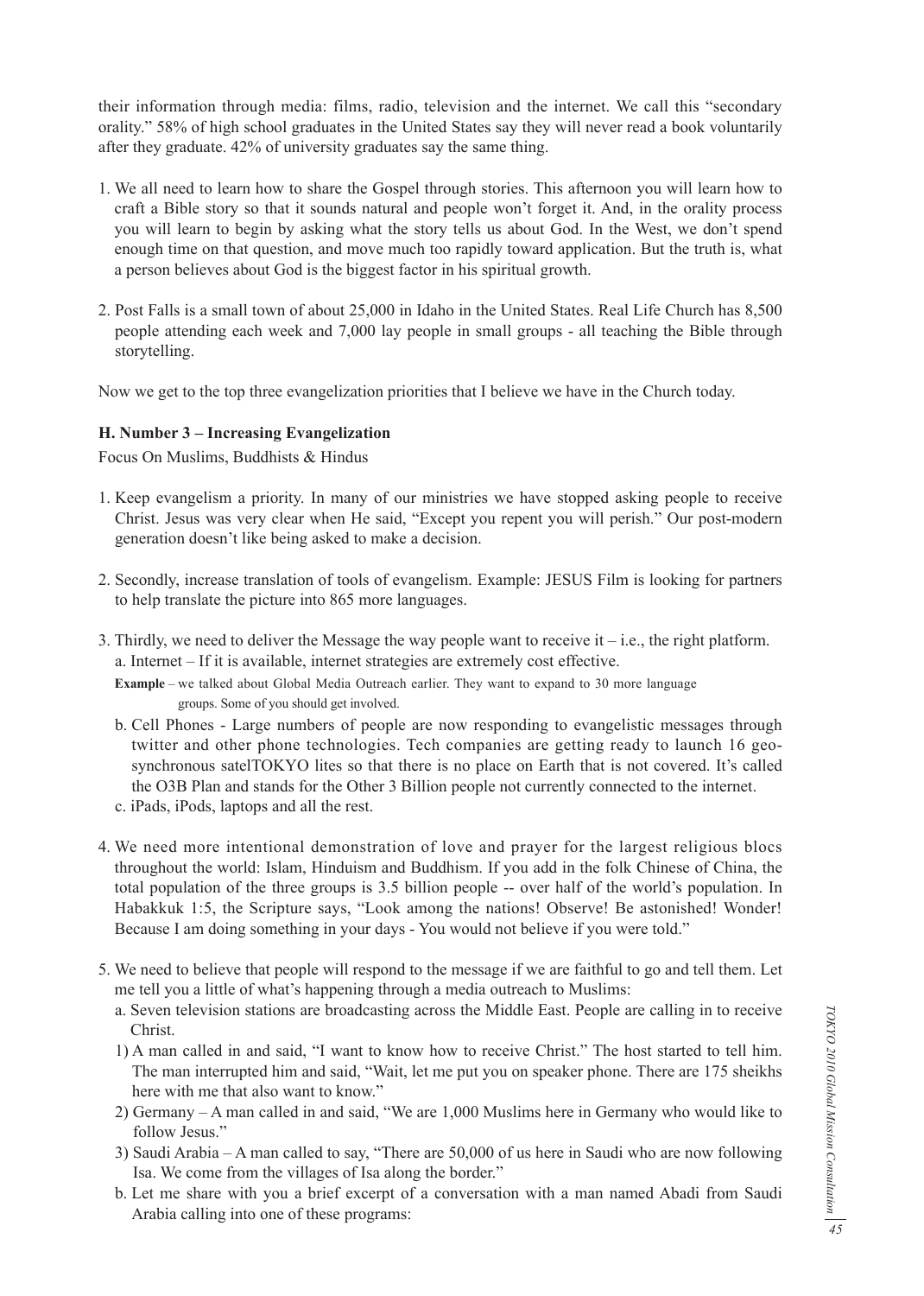"We take a call now from Mr. Abadi, from Saudi Arabia - Good evening.

(Mr. Abadi):

 The truth is that I read the Holy Bible in spite of the fact that it was very difficult and dangerous to get one. I was really touched by it. I compared its teaching to the teachings of the prophet, and I found great differences between the teaching of Christ and the teaching of Mohammad. In one you have mercy and forgiveness, and in the other you have killing and violence. I'm very convinced with the teachings of Jesus Christ, even more than what you think. But my problem is that I have not been praying since the death of my dad. Because he used to force me to pray, and I did not want to upset him because he was an old man. I used to pretend to fast and sometimes I did fast. Also, as you know, rules are enforced here and you can be whipped, imprisoned or severely punished if you do not fast. I want to be truthful to you, I pray sometimes while watching some of the Christian channels, and I listen to their prayers, and I try to do them and I feel great joy when I do so. But, I have great internal struggle because of all the things I inherited, I need to get rid of this inheritance, what is the best way to do so? What is the best way to call upon Christ, if He exists, and if He is God?

I want Him to reveal Himself to me, to talk to me and to touch my heart.

Please explain this to me I'm tired because of it."

Would you like us to pray for you on this live show?

"I would be very grateful to you, if it will help me and lead me, I will be very grateful."

 Would you like to give your life to Jesus Christ, and give Him your heart and seek Him with all your might?

"Yes. I'm taking a risk calling for this reason."

 Brother Abadi, join me during this prayer and repeat after me. Dear Lord, I surrender my life into your hands. (Caller repeats) Dear Lord, I give you my heart, I give you my life.

O Lord, O Lord, O Lord, I give you my heart, I give you my life, O Lord.

I surrender my thoughts, my mind, and my conscience and everything else to You.

I surrender my thoughts, my mind, and my conscience and everything else to You.

 Dear Lord, remove all the bad things and the hindrances. All the dark things that are stuck inside me, O Lord. Wash all my sins, O Lord, and purify me. Dear Lord, we thank you for our brother and for all the viewers who are watching this program."

- c. Afghanistan A mullah tried to give the call to prayer. Every time he spoke, he quoted Jesus saying, "Come unto Me all you who are weak and heavy laden and I will give you rest."
- d. Iraq Two imams met weekly to eat lunch together. One led a mosque; the other led a madrasa. In the same week, they each had a vision of Jesus appearing to them. Both men have turned to Jesus and are following Him as new disciples.
- e. The Challenge: What Do We Need to Do?

Reach out to leaders, show love by inviting Muslims to our home.

- 1) Will you commit to the Lord to go to visit a Muslim mullah, Buddhist monk, or Hindu priest? Go in friendship. Pray a blessing on them. Demonstrate love to them.
- 2) Will you invite a Muslim, Buddhist or Hindu into your home sometime in the coming year?

# **I. Number 2 – Engaging The Unreached People Groups**

As of a few years ago there were 639 unengaged, unreached ethno-linguistic people groups with populations over 100,000 that were still beyond the reach of the Gospel of Jesus Christ. They numbered 535,000,000 people. In recent years, over 470 of these groups have been engaged by over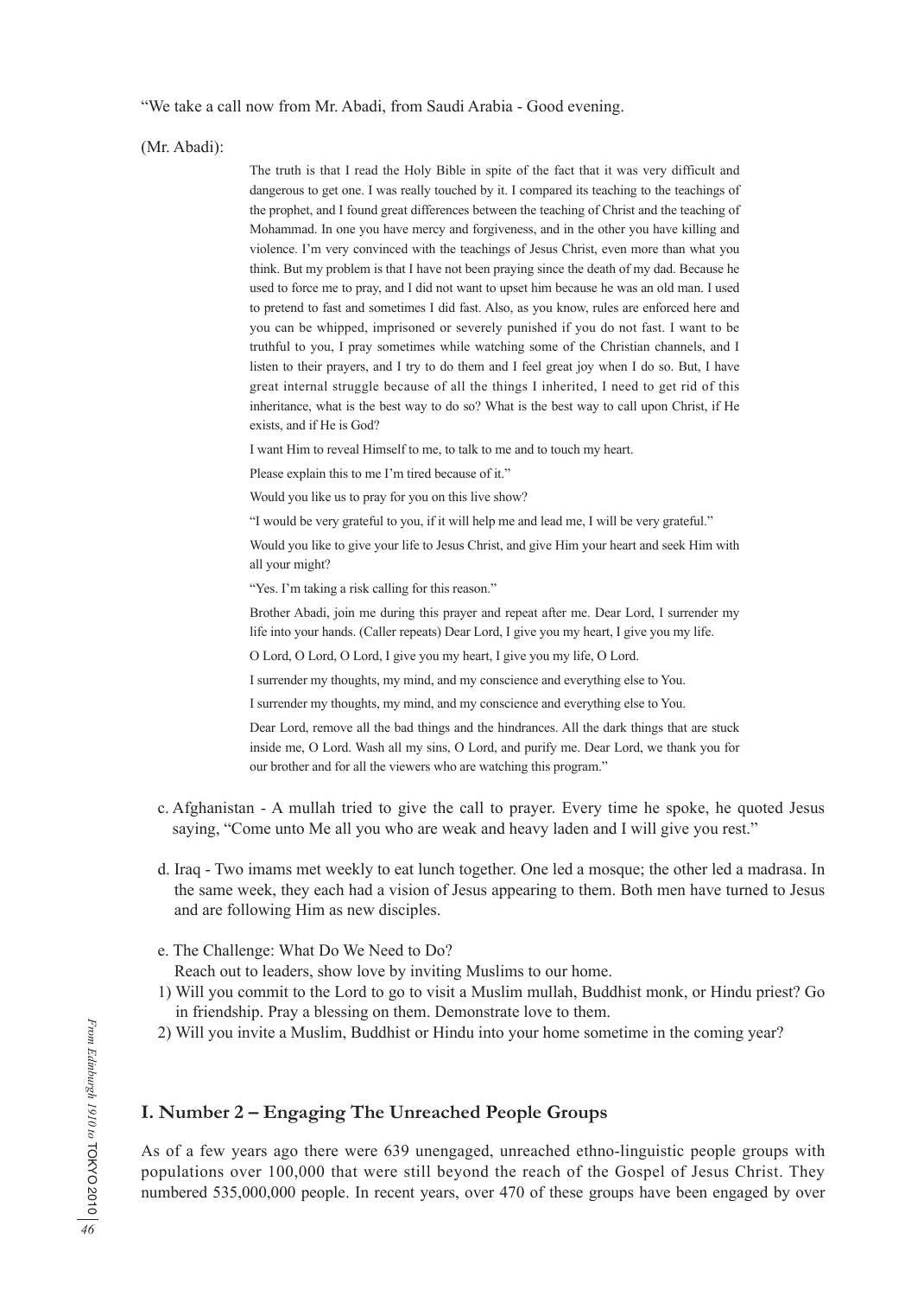4,000 full and part time workers. At present, there remain about 3,500 people groups that are still unengaged. The total population of these groups is over 350 million.

These groups don't represent the largest percentage of the world's population, but they have been waiting 2,000 years for the gospel. The most pressing need is to recruit at least one full-time worker for every 50,000 people in the group.

1. Look at the Unengaged Unreached People Group List. Read the column headings on the front page with me from left to right just above Afghanistan. The first column shows the Finishing the Task number (FTT), then Country, People Group Name, Population, Language, Primary Religion, and then seven resources—Written Scriptures, Oral Scriptures, JESUS film, Christian Radio Programming available, Gospel Recordings, Churches, and Believers. Finally, the last two columns show the number of workers needed in order to have one full-time worker per 50,000 populations (WN) and the number of workers confirmed (WC).

I want to challenge you to pray about making a tentative commitment to send some workers to one or more of these groups. It's like a faith promise offering. If God provides the workers you will send them. This afternoon and tomorrow we will have a workshop where we will talk about the first steps in moving someone to one of these groups. Before you leave the Congress we will be distributing an interest form where you can indicate those groups you might want to consider sending some workers to during the next three years.

Go to www.finishingthetask.com to find out which Unengaged People Groups are in your areas of ministry.

#### **J. Number 1 – Scripture Translation**

Scripture translation is the number one needed priority throughout the world because it's impossible to do ministry without a Biblical foundation.

Here are a few facts about the 8,000 languages in the world:

- 1. Only 448 languages have a complete Bible.
- 2. Another 1,185 groups have a New Testament.
- 3. 843 language groups have only a portion of Scripture.

It is estimated that there are 2 billion people in these 2,000 language groups without any Old Testament. It is extremely difficult to make disciples without the Old Testament Scriptures explaining the character of God.

4. 2,000 language translations have begun work but, as yet, do not have one complete book.

#### **BUT HERE IS THE TRAGEDY:**

5. 2,252 language groups do not have one verse of Scripture and no one is working on them.

6. So what are we going to do to change this? Launch the OralStory Bible.

Pioneer missionaries in these oral people groups are going back to the methods of communicating Scripture as they existed before the invention of the printing press. At that point, people remembered perhaps 50-60 stories they heard as the Scriptures were read from hand-copied scrolls. Since most people could not read, stained-glass windows reminded them of the key tenets of the faith. With this